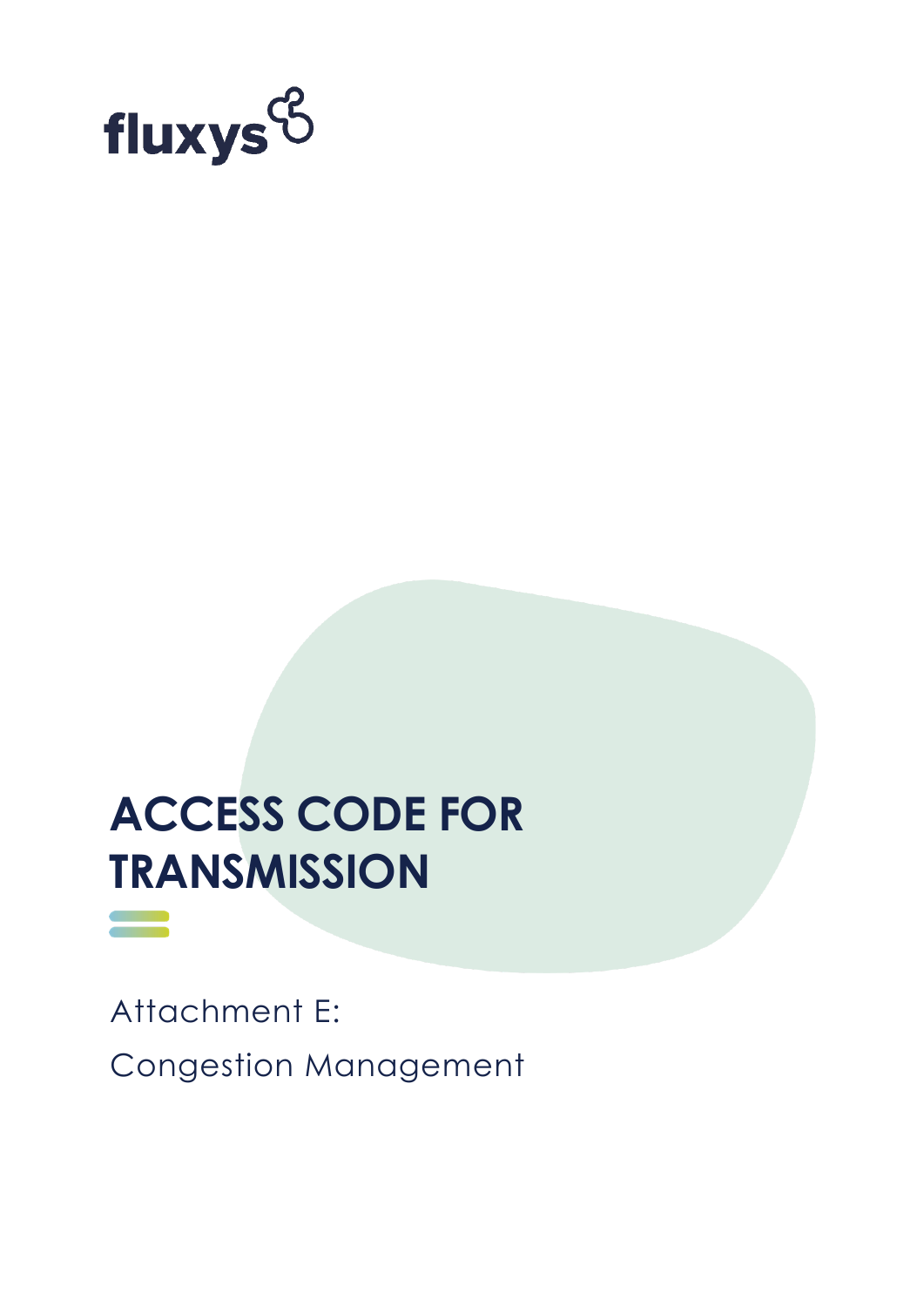# <span id="page-1-0"></span>**Table of contents**

| 1.                                                                                           |  |
|----------------------------------------------------------------------------------------------|--|
| 2.                                                                                           |  |
|                                                                                              |  |
|                                                                                              |  |
|                                                                                              |  |
|                                                                                              |  |
|                                                                                              |  |
|                                                                                              |  |
|                                                                                              |  |
|                                                                                              |  |
|                                                                                              |  |
|                                                                                              |  |
|                                                                                              |  |
|                                                                                              |  |
|                                                                                              |  |
|                                                                                              |  |
|                                                                                              |  |
| 3.                                                                                           |  |
|                                                                                              |  |
|                                                                                              |  |
| 3.1.2. Capacity increase through oversubscription and buy-back scheme  13                    |  |
| 3.2. Congestion Management Procedures at End User Domestic Points and Installation Points 14 |  |
|                                                                                              |  |

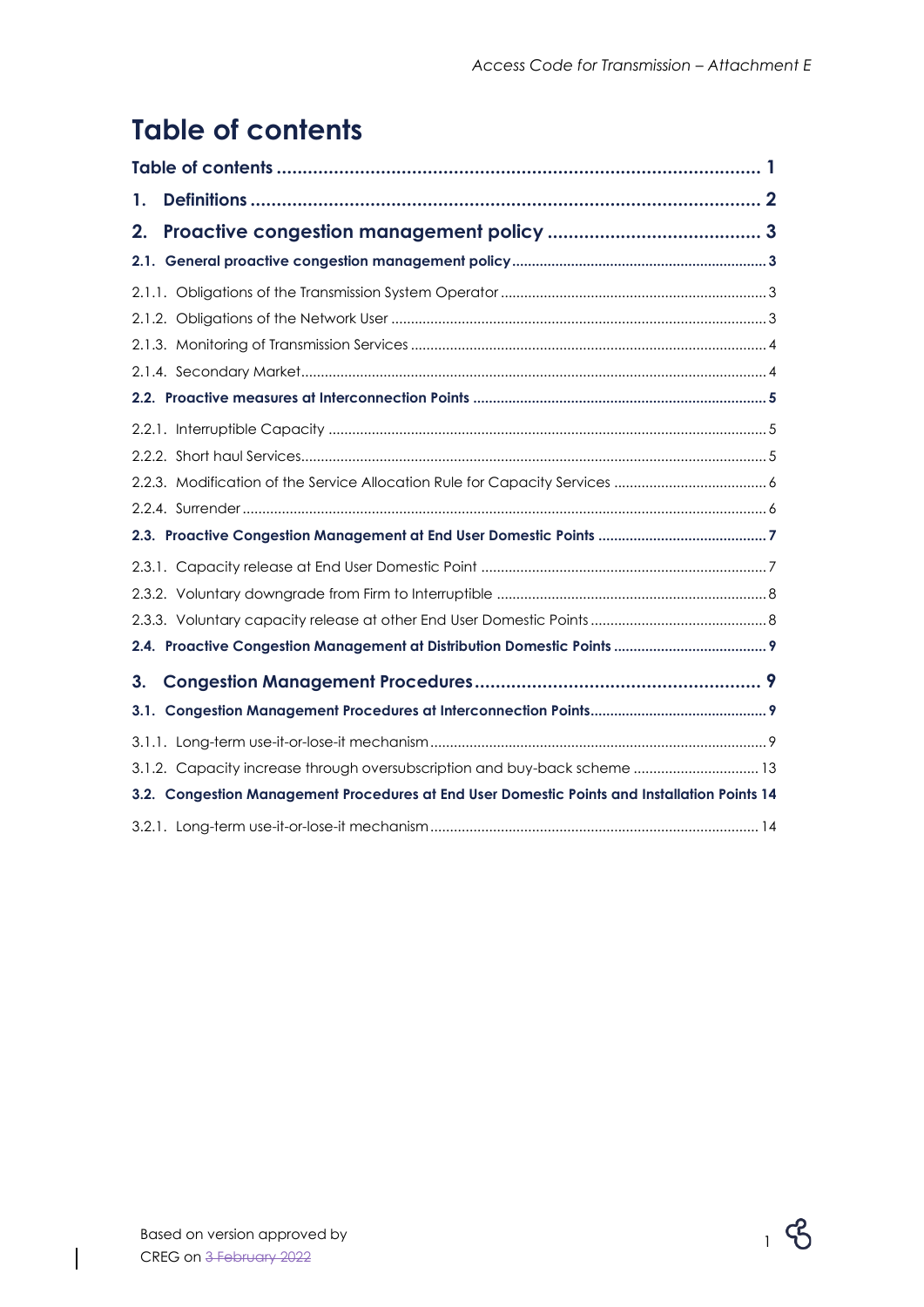# <span id="page-2-0"></span>**1. Definitions**

All definitions used in this Attachment without being explicitly listed refer to the definitions listed in Attachment 3 of the Standard Transmission Agreement. The following definitions are not listed in Attachment 3 of the Standard Transmission Agreement, but shall have the following meaning in this Attachment E:

| <b>BBCT</b>                   | Buy-Back Closure Time, i.e. the moment that all capacity buy-back offers<br>should be received by the TSO, which is at the latest 2 full hours before<br>the start of buy-back as provided for in section 3.1.2.23.1.2.2. |  |
|-------------------------------|---------------------------------------------------------------------------------------------------------------------------------------------------------------------------------------------------------------------------|--|
| <b>Contractual Congestion</b> |                                                                                                                                                                                                                           |  |
|                               | The situation meant in section 2.1(21) of Regulation (EC) No 715/2009                                                                                                                                                     |  |
| CU <sub>d</sub>               | Daily capacity utilization rate of the Subscribed Transmission Services per<br>Network User per Point as provided for in section 2.1.32.1.3.                                                                              |  |
| EA'h                          | Energy (final) Allocation - hourly value per Network User and per<br>Connection Point; expressed in kWh; as provided for in section 4.5 of<br>Attachment A of this Access Code                                            |  |
|                               | Physical Congestion The situation meant in section 2.1(23) of Regulation (EC) No 715/2009                                                                                                                                 |  |
| <b>Impacted Network User</b>  |                                                                                                                                                                                                                           |  |
|                               | Network User who, at the moment that Contractual Congestion is<br>identified by the TSO, has Firm Transmission Services on a Point.                                                                                       |  |
| <b>MBBP</b>                   | Maximum Capacity Buy-Back Price against which the TSO can proceed<br>to Buy-Back as provided for in section 3.1.2.23.1.2.2.                                                                                               |  |
| MTSR <sub>d,f,2mo</sub>       | Part of the $MISR_f$ – daily – offered on the secondary market platform, as<br>provided for in section 2.1.32.1.3.                                                                                                        |  |
| $MTSR$ d.f.used               | Used Firm Transmission Services - daily - part of the MTSR $_f$ , as provided for<br>in section 2.1.32.1.3.                                                                                                               |  |
| MTSR <sub>d,f,unused</sub>    | Unused Firm Transmission Services - daily - part of the MTSRf, as provided<br>for in section 2.1.32.1.3.                                                                                                                  |  |
| MTSR <sub>d,i</sub>           | Maximum Transmission Services Right - Interruptible - daily - part of the<br>MTSR <sub>i</sub> , as provide for in section 2.1.3.                                                                                         |  |
| MTSR <sub>d.io</sub>          | Maximum Transmission Services Right - Interruptible Operational -. daily<br>$-$ part of the MTSR <sub>i</sub> , as provide for in section 2.1.3.                                                                          |  |
| MTSR <sub>h.f,BB,o</sub>      | Capacity Buy-Back Offer used to offer Firm Transmission Services for Buy-<br>Back – hourly – as provided for in section 3.1.2.23.1.2.2.                                                                                   |  |

 $2$   $\mathcal{B}$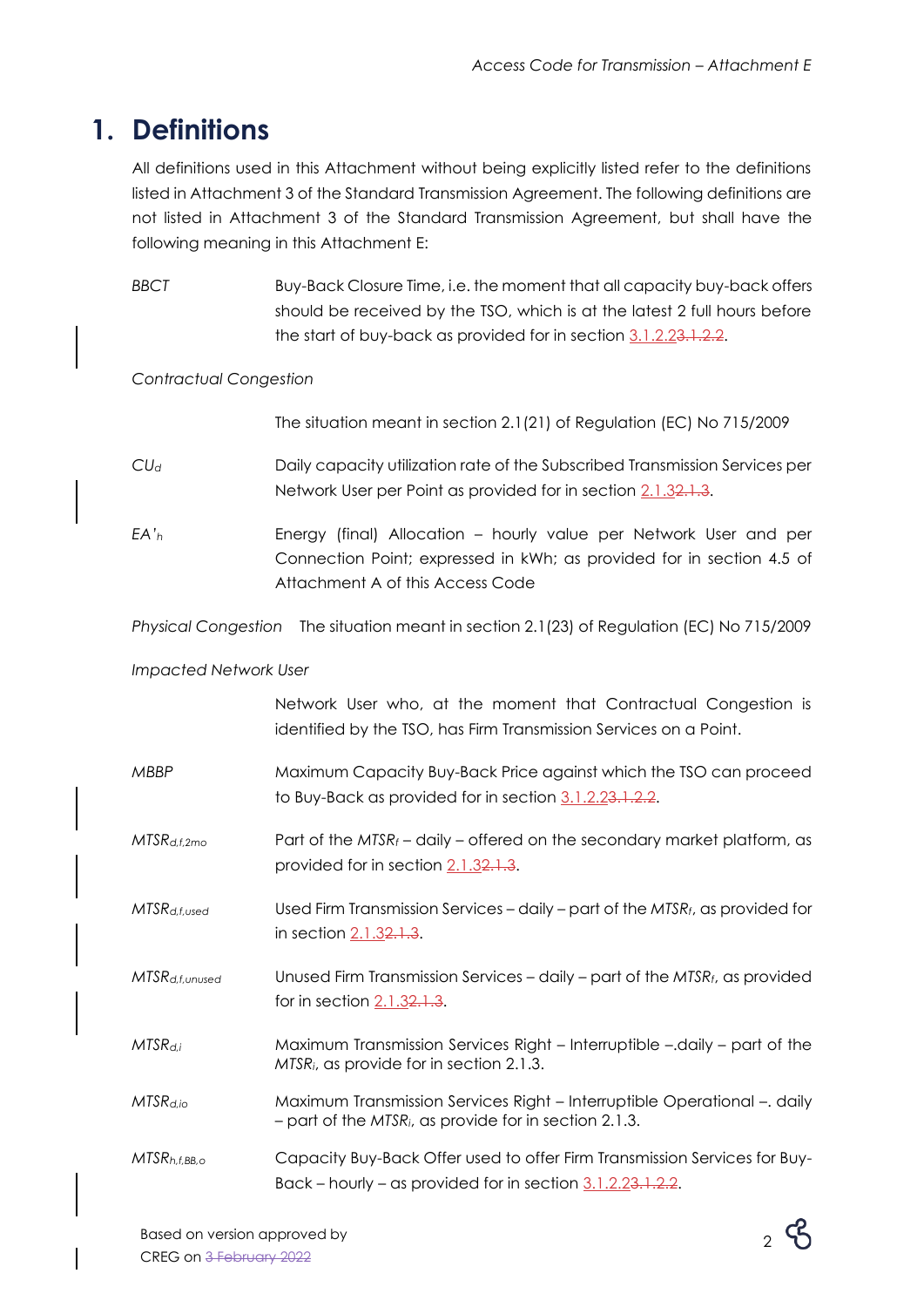*Regulation (EC) No 715/2009*

Regulation (EC) No 715/2009 of the European Parliament and of the Council of 13 July 2009 on conditions for access to the natural gas transmission networks and repealing Regulation (EC) No 1775/2005

# <span id="page-3-1"></span><span id="page-3-0"></span>**2. Proactive congestion management policy**

# **2.1. General proactive congestion management policy**

#### **2.1.1. Obligations of the Transmission System Operator**

<span id="page-3-2"></span>The Transmission System Operator applies a proactive congestion management policy as set out in the Code of Conduct, aiming at an optimal and maximal utilization of the usable capacities and the prevention of congestion situations, through:

- offering the maximum Transmission Services to Network Users, taking into account system integrity and operation and within the actual exploitation boundaries;
- offering and developing Transmission Services that are aligned with the market needs;
- adopting non-discriminatory and transparent Service Allocation Rules as set forth in the Attachment B of this Access Code for Transmission;
- encouraging the "use or sell" principle for Transmission Services by both actively monitoring the utilization rate of the Network Users' subscribed Transmission Services, as set forth in section [2.1.32.1.3,](#page-4-0) and facilitating the transfer of Transmission Services via the Secondary Market, as set forth in [2.1.42.1.4;](#page-4-1)
- offering Interruptible Services which allow the Network Users to use the capacity not used by other Network Users on an interruptible basis.

#### **2.1.2. Obligations of the Network User**

<span id="page-3-3"></span>The Code of Conduct also prescribes the obligations of the Network User in the framework of congestion management.

These obligations concerning congestion management are the following:

- the Network User holds no more Firm Transmission Services than he reasonably requires for the execution of his supply and/or delivery contracts;
- the Network User offers Subscribed Transmission Services he no longer requires on a market-based way on the Secondary Market;
- the Network User shall refrain from using the allocated Transmission Services to hamper, limit or disturb the functioning of the market;
- the Network User who offers Transmission Services on the Secondary Market is not allowed to stipulate conditions that may refrain the free tradability;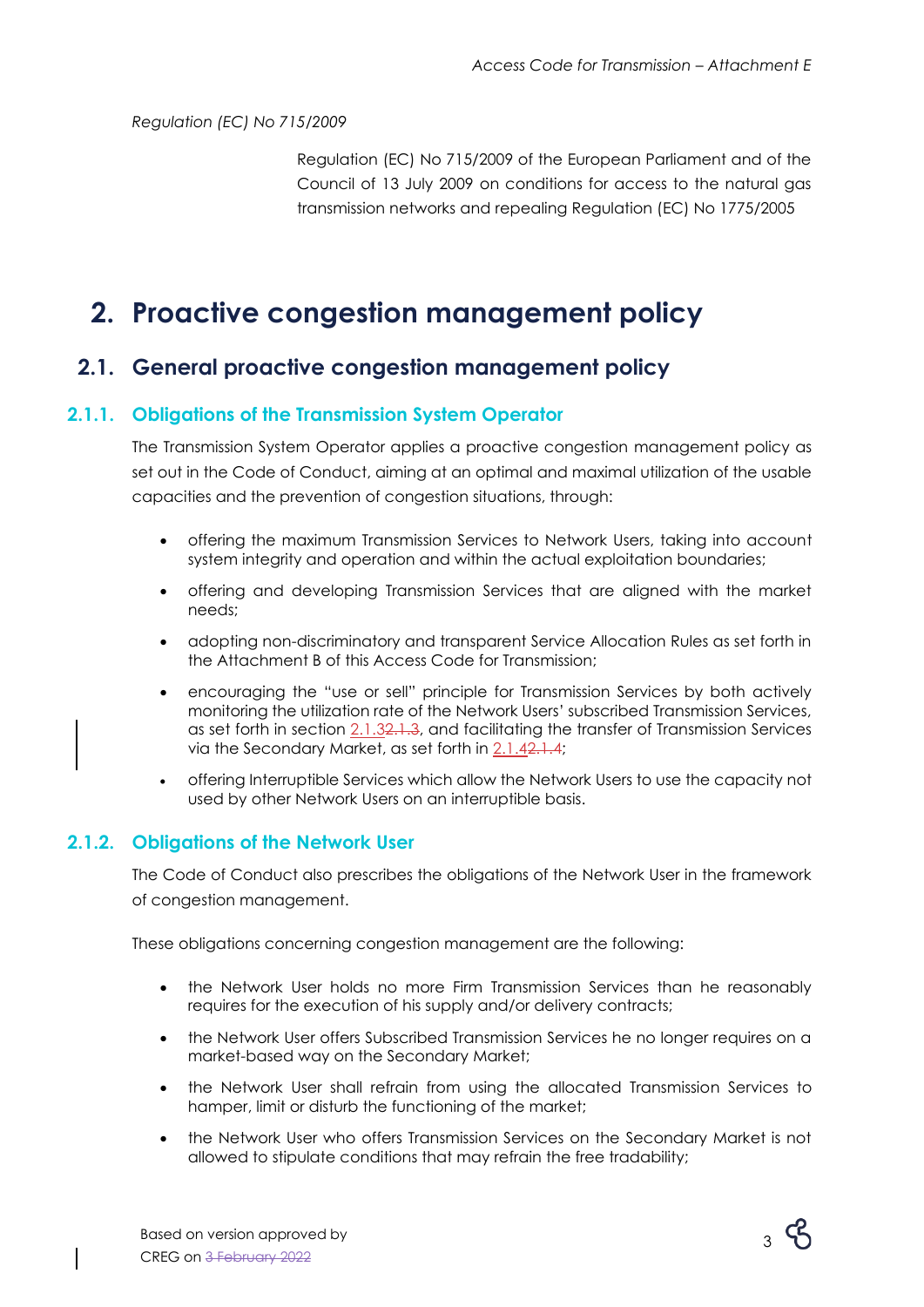• the Network User trading Transmission Services on the Secondary Market by other means than the Secondary Market Platform, must notify (as soon as practically feasible) the TSO of each transaction. The minimum information to be communicated by the Network User (i.e. period, quantity of Transmission Services and price) is defined in Attachment B of the Access Code for Transmission.

#### **2.1.3. Monitoring of Transmission Services**

<span id="page-4-0"></span>The TSO keeps the effective utilization of Transmission Services in an electronic register of the Capacity Utilization Rate (*CUd*), of Subscribed Transmission Services and by submitting such register to the CREG at least on a yearly basis, as set out in the Code of Conduct.

The Capacity Utilization Rate (*CUd*) is calculated by dividing the daily Used Firm Transmission Services (*MTSRd,f,used*), by the daily Subscribed Firm Transmission Services (*MTSRd,f*).

$$
CU_{d} = \frac{MTSR_{d,f,used}}{MTSR_{d,f}}
$$

The daily Used Firm Transmission Services (*MTSRd,f,used*) are equal to:

- the highest hourly Energy Allocation of the considered Day [*maxd(EA'h)*];
- increased with the Subscribed Firm Transmission offered on the Secondary Market Platform for such Day *d (MTSRd,f,2mo)*.

Without prejudice of the obligation to communicate the capacity utilization rate on the monthly invoice as stated in article 87 of the Code of Conduct, each Network User is also provided at the same time with part of such register concerning his individual data.

Furthermore, this electronic register contains the following information for each Interconnection Point, Installation Point, Domestic Point, for each Day, for each Network User, for each Transmission Service:

- The daily Subscribed Firm Transmission Services (*MTSRd,f*), being understood as the sum of the *MTSRd,f,1m* and *MTSRd,f,2m* for such Day *d*;
- The daily Subscribed Interruptible Transmission Services *(MTSRd,i)*, being understood as the sum of the *(MTSRd,i)*, *(MTSRd,io) and (MTSRONIAd)*;
- The daily Subscribed Firm Transmission Services offered on the Secondary Market Platform (*MTSRd,f,2mo*);
- The highest hourly Energy Allocation of the considered Day *(maxd(EA'h))*.

Finally, the electronic register contains for each Interconnection Point the data as meant for in article 2.2.5.4. of Annex I of Regulation (EC) No 715/2009.

#### **2.1.4. Secondary Market**

<span id="page-4-1"></span>The TSO encourages an optimal capacity utilisation by organising a Secondary Market as set out in the Code of Conduct and in Attachment B of this Access Code for Transmission.

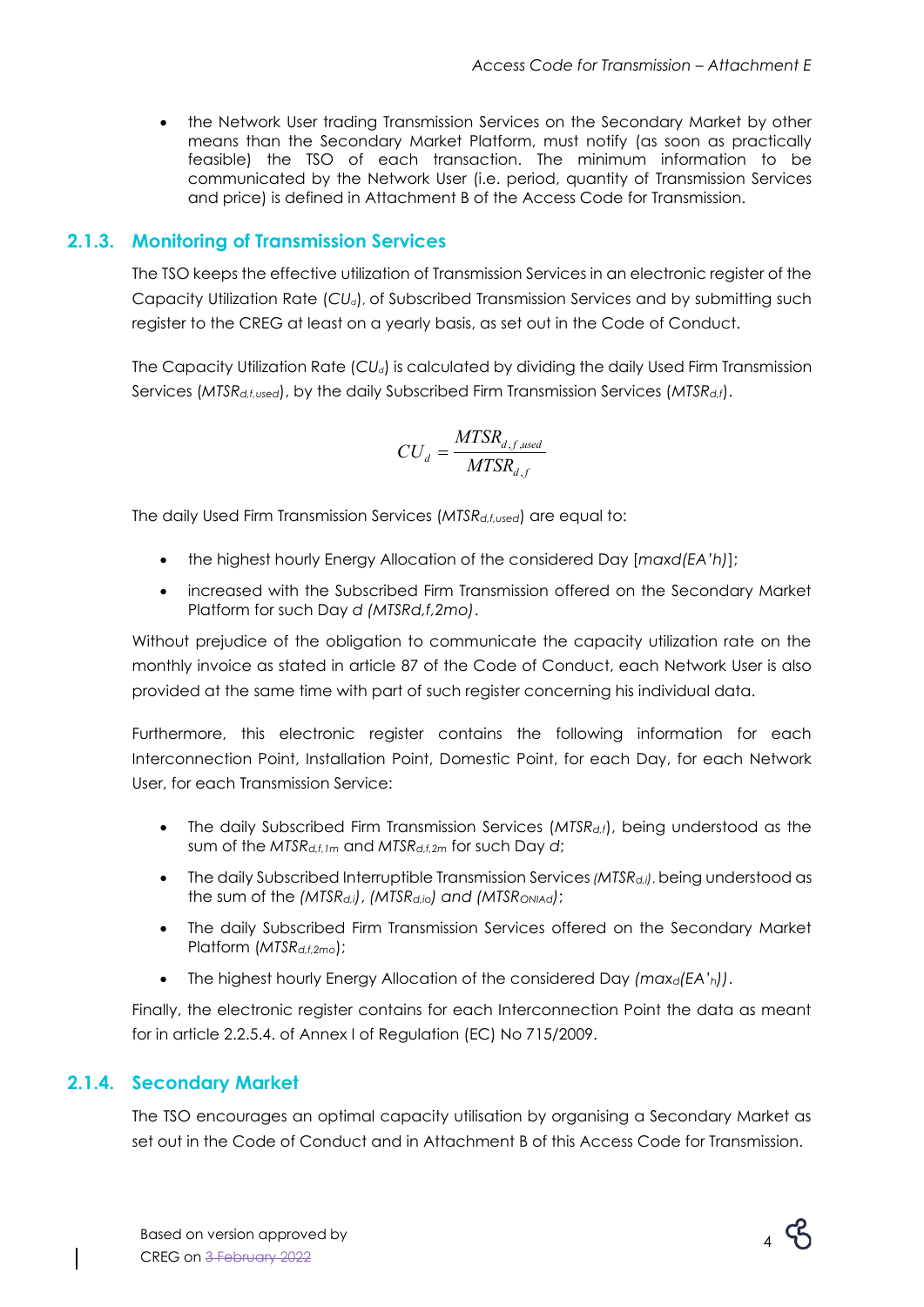The TSO publishes<sup>1</sup> at least on a weekly basis and on an aggregated level, the total volume and the average price of the Transmission Services traded on the Secondary Market (i.e. both trades made via the Secondary Market Platform and "over-the-counter" transactions as defined in Attachment B).

# <span id="page-5-0"></span>**2.2. Proactive measures at Interconnection Points**

#### **2.2.1. Interruptible Capacity**

<span id="page-5-1"></span>As a congestion measure against Contractual Congestion, Interruptible services<sup>2</sup> are temporarily offered at an Interconnection Point, when Firm Transmission Services are available in limited quantity over such period.

The details on subscription of such capacities are described in Attachment B of this Access Code for Transmission. The interruption procedures for such capacities are described in Attachment C of this Access Code for Transmission.

In case Firm Transmission Services become available during the term of any concluded Interruptible Transmission Service, the TSO will upgrade the Subscribed Interruptible Transmission Services towards Firm Transmission Services. Such upgrade will be done according to the following rules:

- Subscribed Interruptible Transmission Services covering the full period of the available Firm Transmission Services are upgraded in priority. In case more Interruptible - covering the full period of the available Firm Transmission Services are subscribed than there are Firm Transmission Services available, Interruptible - Transmission Services subscribed at an earlier date are upgraded before such Interruptible Transmission Services subscribed on a later date.
- The remaining available Firm Transmission Services are commercialized on the Primary Market.

If there are Firm Transmission Services available on a monthly basis, Interruptible Transmission Services covering at least the service period of a month will be upgraded on a monthly basis.

### **2.2.2. Short haul Services**

<span id="page-5-2"></span>The Short haul Services Wheeling and OCUC consist of a commitment on the combined use of a well-defined Entry Service at an Interconnection Point with a well-defined Exit Service at another Interconnection Point, avoiding a bottleneck in the transmission grid, and without access to the Market Based Balancing model, nor to the ZTP Notional Trading Services.



<sup>1</sup> Unless the confidentiality of information cannot be guaranteed on aggregated level

<sup>2</sup> Interruptible Services for explicit subscription or through implicit allocation for instance through overnomination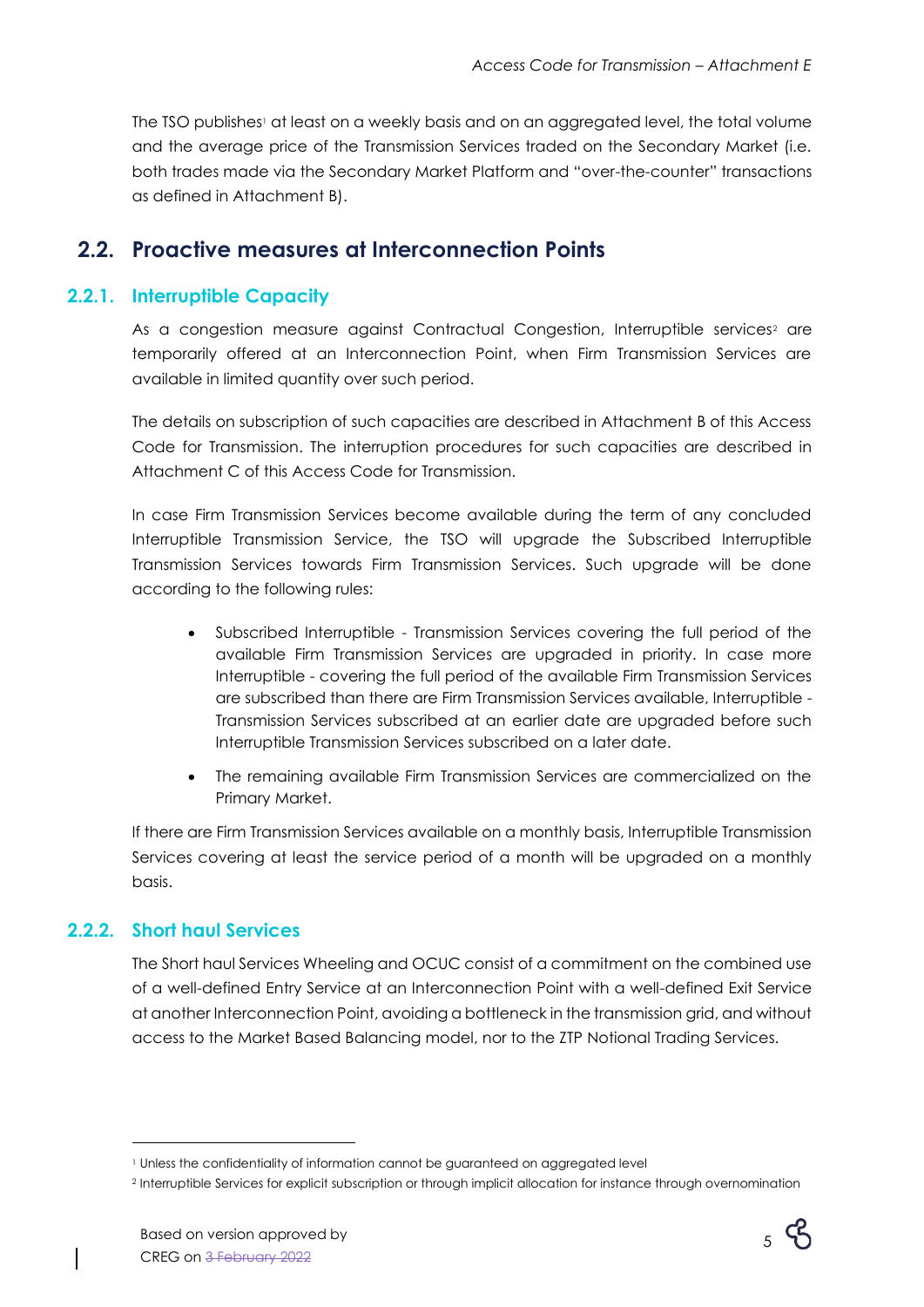The TSO determines as described in Attachment A the Entry and Exit Services that are eligible for Wheeling Services or Operational Capacity Usage Commitments, in the framework of proactive congestion management policy.

#### **2.2.3. Modification of the Service Allocation Rule for Capacity Services**

<span id="page-6-0"></span>In the event of an expected congestion situation, the TSO may propose an adaptation of the relevant Service Allocation Rule to the CREG, through an amendment of Attachment B of the Access Code for Transmission, in accordance with the procedures set forth in the Code of Conduct.

#### **2.2.4. Surrender**

<span id="page-6-1"></span>Without prejudice to the interdiction for the Network User to hold more Firm Transmission Services than he reasonably requires for the execution of his supply and/or delivery contracts and the obligation for the Network User to offer unused Transmission Services on the Secondary Market as stated in the Code of Conduct and in section [2.1.22.1.2,](#page-3-3) the Network User has the possibility to give to the TSO unused Firm Transmission Services he no longer needs on Interconnection Points and for a duration of more than one day in accordance with the following procedure and conditions:

> 1. A Network User sends a surrendering request to the TSO specifying amongst others the quantity, period, Interconnection Point and flow direction on Firm Transmission Services he wants to surrender. The period must be longer than one day.

If the surrendering request concerns Firm Transmission Services that are auctioned through PRISMA, the request must be sent to the TSO (directly or via PRISMA) and must be aligned with one of the standard capacity products of the CAM Network Code (yearly, quarterly and monthly).

In case Network User posts Transmission Services to surrender, Network User is bound to withdraw its offer for the same Transmission Services on the Secondary Market, in order to avoid that the Transmission Services would be sold twice through the surrender process and the Secondary Market.

Transmission Services that are assigned with retained payment obligation cannot be surrendered by the assignor nor the assignee.

2. In case the surrendering request concerns Firm Transmission Services that are auctioned on PRISMA and in case this request meets the specific requirements of point 1, first and second paragraphs and is received by TSO at the latest 2 Business Days before the publication of the upcoming auction, the capacities meant in the surrendering request are added to the capacity quantity offered by the TSO in the framework of the auction.

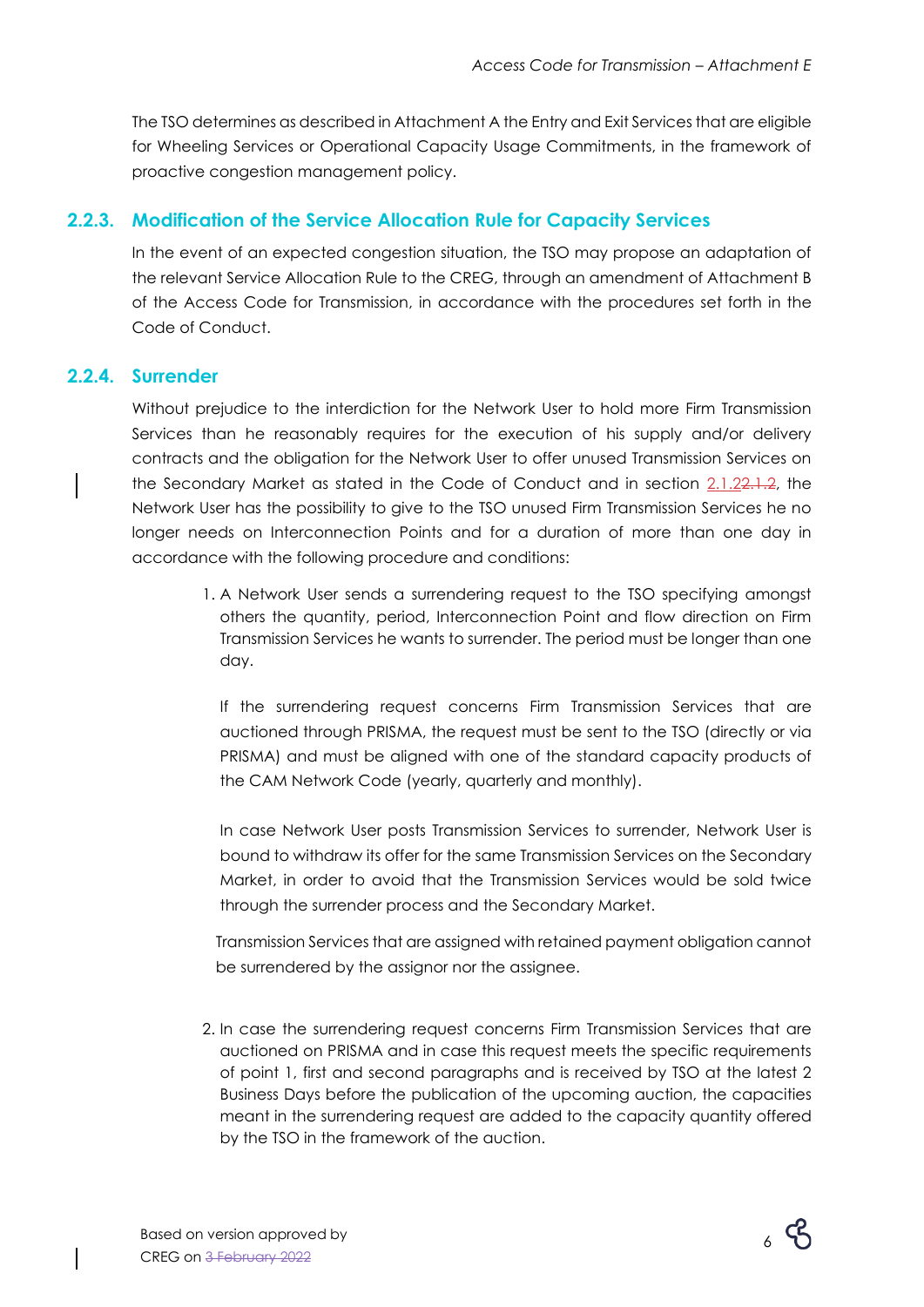In case the surrendering request concerns Firm Transmission Services that are not auctioned on PRISMA and in case this request meets the specific requirements of point 1, first paragraph and is received by TSO at the latest 2 Business Days before the start date of the period to which the surrendering request refers, the capacities meant in the surrendering request in case of Contractual Congestion are added to the capacity quantity offered by the TSO.

The TSO registers the surrendering request and informs the Network User hereof.

- 3. Without prejudice of the determination in point 2.2.4 of Annex I to Regulation (EC) No 715/2009 concerning the allocation priority of the available capacity with regard to the surrendered capacity, a surrendering request can be partially or fully reallocated as far as the quantity is concerned. The concerned Network User is informed by the TSO of the magnitude of the reallocated capacity by EDIg@s message (as from November 2017) and a Service Confirmation within 2 Business Days following the closure of the concerned auction.
- 4. In case several Network Users surrender their capacity and this capacity cannot be fully reallocated, the Network Users who surrender first will have their capacity reallocated first. Surrender Requests received or deemed to be received simultaneously will have their capacity reallocated pro-rata to the requested quantity.

The Network User keeps the rights and obligations as defined in the capacity contract to the extent that the surrender has not been accepted by the TSO.

The acceptance by the TSO of the surrendered capacity has the consequences as described in point 2.2.4 of Annex I of Regulation (EC) No 715/2009, i.e. the Network User keeps its rights and obligations as defined in the capacity contract until the accepted surrendered capacity is reallocated by the TSO and to the extent the accepted surrendered capacity is not reallocated to the TSO.

The Network User is credited by the TSO for the auction premium that is potentially generated during the reallocation, while deducting an administrative fee as meant for in Attachment A of this Access Code for Transmission.

# <span id="page-7-0"></span>**2.3. Proactive Congestion Management at End User Domestic Points**

#### **2.3.1. Capacity release at End User Domestic Point**

<span id="page-7-1"></span>In case a Service Request for Firm Transmission Services at a power plant (CE) or an industrial client (CI) directly connected on the Transmission Grid cannot be confirmed, the TSO allocates the Firm Transmission Services to the Network User(s) indicated by the End User. , As far as the corresponding level of Firm Transmission Services is subscribed by the Network User(s) indicated by the End User, the TSO releases the Subscribed Transmission Services at the concerned End User Domestic Point for the other Network User(s).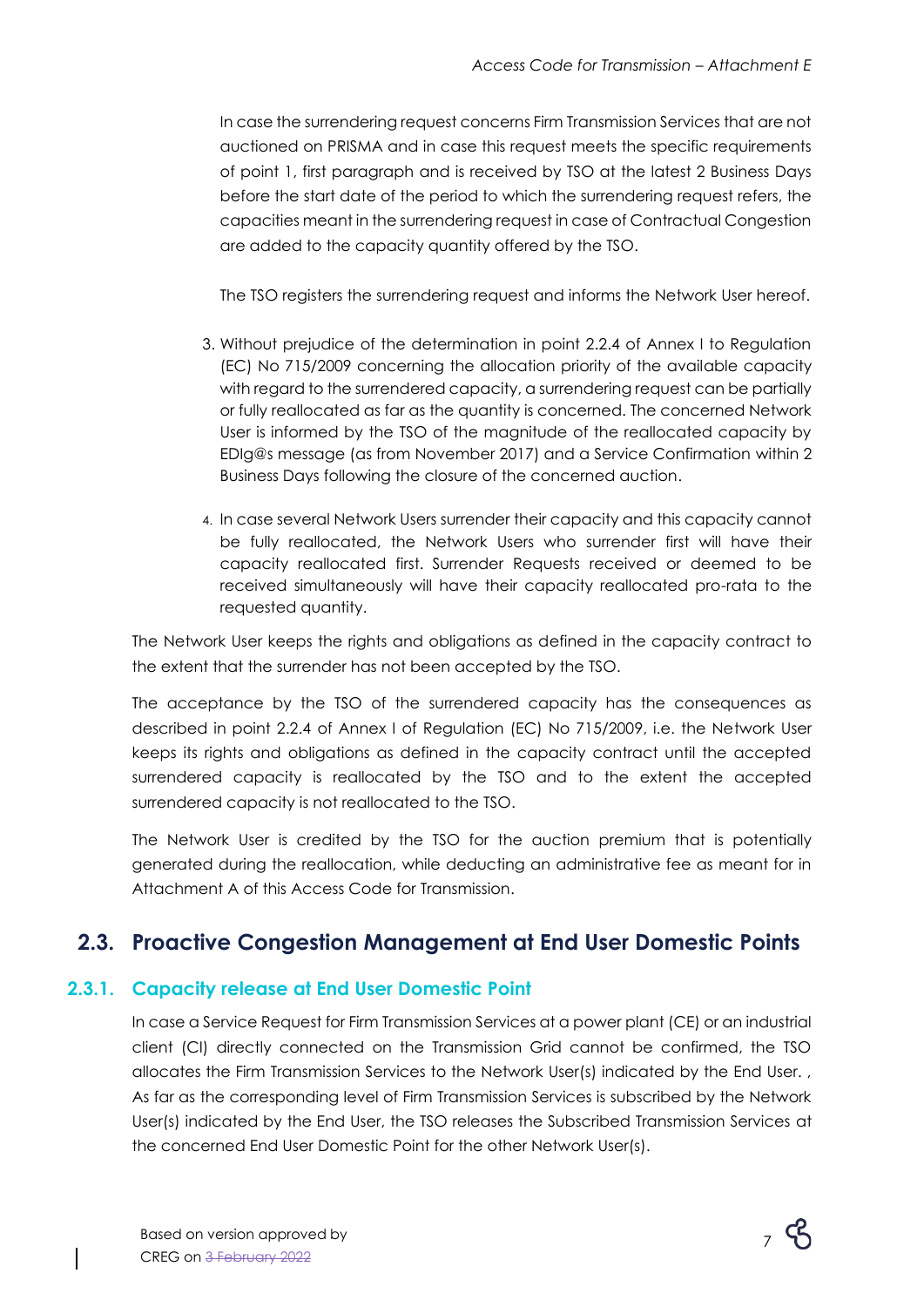In case the level of Firm Transmission Services initially subscribed by the other Network User(s) is higher than the level of Firm Transmission Services subscribed by the Network User(s) indicated by the End User, the remaining Transmission Services remain allocated to the other Network User(s).

#### **2.3.2. Voluntary downgrade from Firm to Interruptible**

<span id="page-8-0"></span>In case the capacity release based on the feedback of the End User did not enable the TSO to fully confirm the Requested Firm Transmission Services at the End User Domestic Point, the TSO will, as far as possible:

- propose the Network User, in cooperation with the involved End User, to subscribe to Interruptible Transmission Services instead of the Requested Firm Transmission Services at the End User Domestic Point;
- propose other Network User(s), in cooperation with the involved End User, a voluntary downgrade of their Subscribed Firm Transmission Services to Interruptible Transmission Services, as far as such a voluntary downgrade helps to confirm the Requested Firm Transmission Services;
- propose other Network Users, in cooperation with End Users at other End User Domestic Points, a voluntary downgrade of their Subscribed Firm Transmission Services to Interruptible Transmission Services, as far as such a voluntary downgrade helps to confirm the Requested Firm Transmission Services <sup>3</sup>.

The process of such a voluntary downgrade is as follows:

- Network User confirms its binding agreement to a voluntary downgrade, mentioning the period and the quantities of the downgrade;
- as far as such quantities and period of this voluntary downgrade helps to confirm a corresponding Service Request for Firm Transmission Services by another Network User4, the TSO will confirm the corresponding Firm Transmission Services to the other Network User, by a Services Confirmation Form;
- after having received the signed Services Confirmation Form by the other Network User, the TSO will confirm the voluntary downgrade to Network User.

### **2.3.3. Voluntary capacity release at other End User Domestic Points**

<span id="page-8-1"></span>In case a capacity release based on the feedback of the End User and a voluntary downgrade to Interruptible Transmission Services have not enabled the Confirmation of the requested Firm Transmission Services, the TSO will, as far as possible, propose Network Users (in cooperation with End Users, if applicable), to reduce their Subscribed Transmission



<sup>3</sup> Note that only End User Domestic Points for which the downgrade from Firm to Interruptible Transmission Services contributes to the confirmation of a Service Request for Firm Transmission Services are eligible for such a voluntary downgrade of Transmission Services.

<sup>4</sup> In case the quantities and period of the voluntary downgrade proposed by Network User do not help to confirm a requested Firm Transmission Service, the TSO will refuse the proposed voluntary downgrade.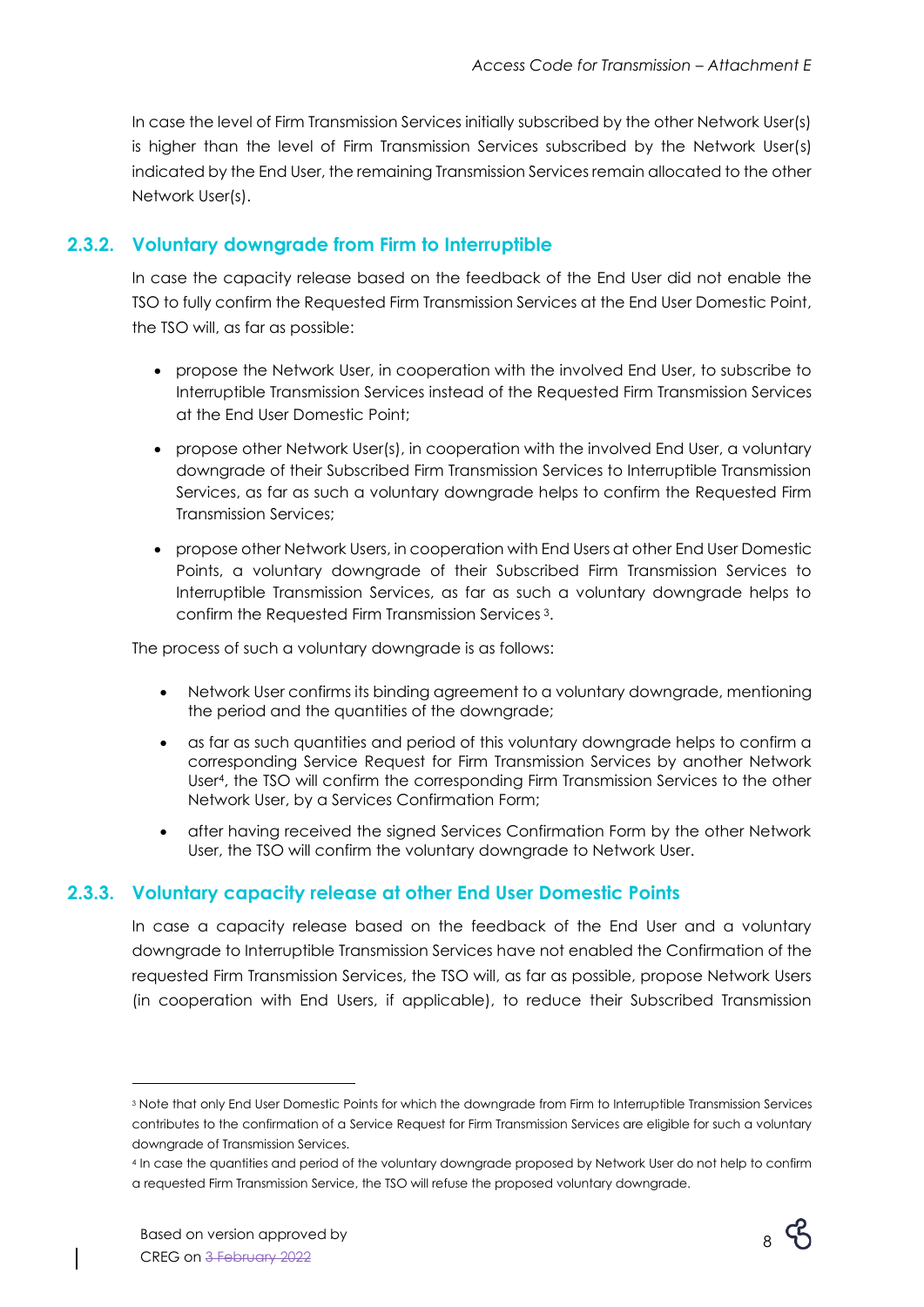Services at other End User Domestic Points, as far as such a voluntary capacity release helps to confirm the Requested Firm Transmission Services.

The process of such a voluntary capacity release is as follows:

- Network User confirms its binding agreement to a voluntary capacity release, mentioning the period, the quantities and the End User Domestic Point of the capacity release;
- as far as such quantities and period of this voluntary capacity release help to confirm a corresponding Service Request for Firm Transmission Services by another Network User5, the TSO will confirm the corresponding Firm Transmission Services to the other Network User, by a Services Confirmation Form;
- after having received the signed Services Confirmation Form by the other Network User, the TSO will confirm the voluntary capacity release to Network User.

# <span id="page-9-0"></span>**2.4. Proactive Congestion Management at Distribution Domestic Points**

Capacities towards the Public Distribution are allocated by the TSO as set out in Attachment B. This methodology ensures that the peak capacity is dynamically allocated to Network Users based on their market share.

# <span id="page-9-1"></span>**3. Congestion Management Procedures**

# <span id="page-9-2"></span>**3.1. Congestion Management Procedures at Interconnection Points**

In consequence of Regulation (EG) No 715/2009, three (3) specific congestion management procedures are applicable at Interconnection Points, in particular:

- "Surrender", as a congestion measure against Contractual Congestion, bringing unused capacity back to the market as described in section [2.2.42.2.4](#page-6-1)
- "Long-term use-it-or-lose-it mechanism" in order to bring unused capacity back to the market upon decision of CREG as described in section [3.1.13.1.1](#page-9-3) and
- create additional Firm capacity through the "oversubscription and buy-back scheme" as described in section [3.1.23.1.2.](#page-13-0)

#### **3.1.1. Long-term use-it-or-lose-it mechanism**

<span id="page-9-3"></span>The following process outlines the steps of Long-term use-it-or-lose-it:



<sup>5</sup> In case the quantities and period of the voluntary capacity release proposed by Network User do not help to confirm a requested Firm Transmission Service, the TSO will refuse the proposed voluntary capacity release.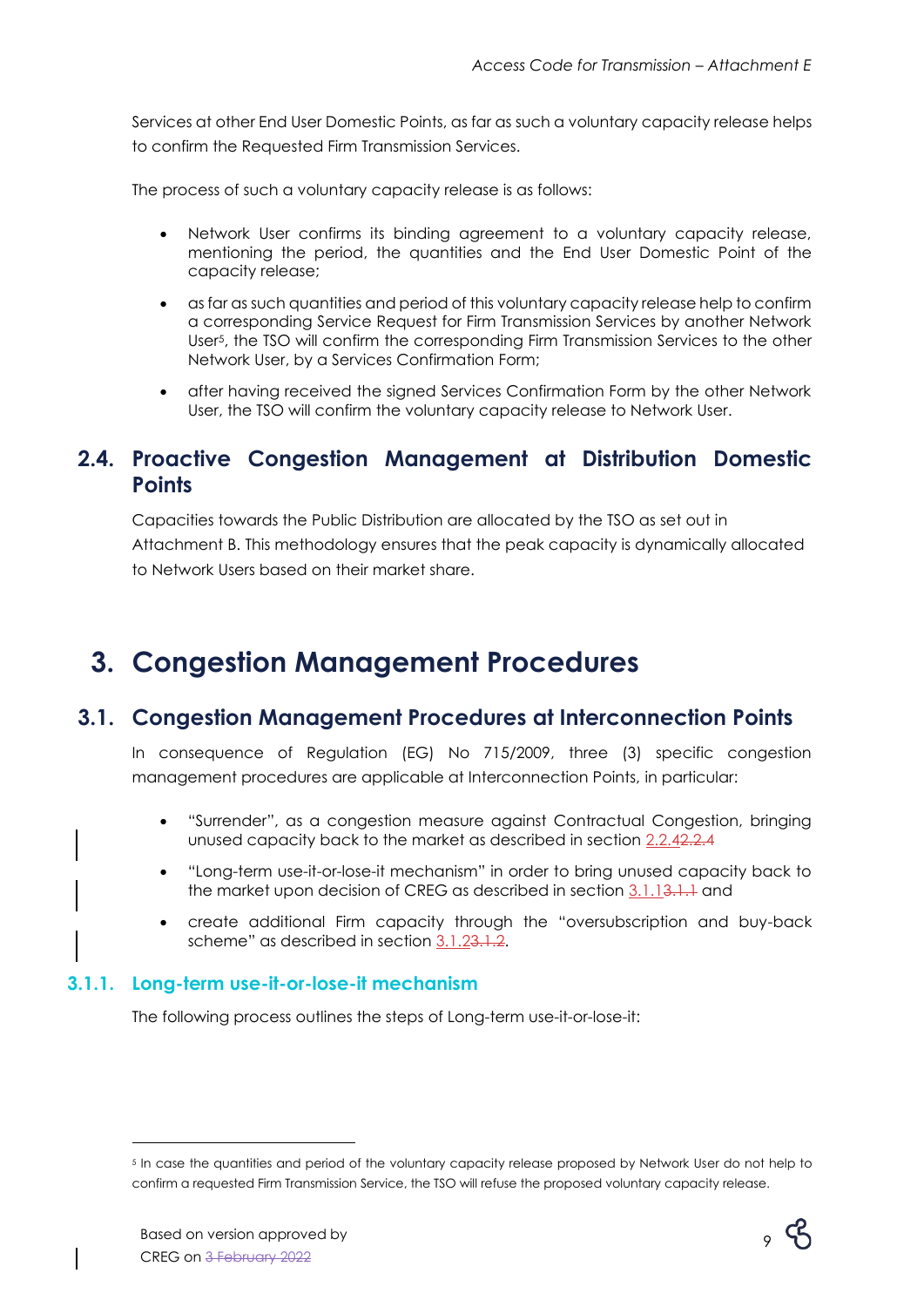

#### **3.1.1.1. Step 1: Inform CREG**

If congestion is observed, the following information will be provided to the CREG:

- The concerned Interconnection Point:
- The estimated duration of the congestion;
- An indication on the type of congestion, being Contractual Congestion or Physical Congestion;
- The Network Users that are impacted by the congestion;
- The electronic register for monitoring the Capacity Utilization by Network Users  $(cfr.2.1.32.1.3)$  $(cfr.2.1.32.1.3)$ ;
- The measures already taken by the TSO to reduce the congestion;
- The measures proposed by the TSO in order to solve the congestion.

#### **3.1.1.2. Step 2: Inform the Impacted Network Users**

The TSO informs the Impacted Network User(s) by e-mail and by registered mail, and provides the following information:

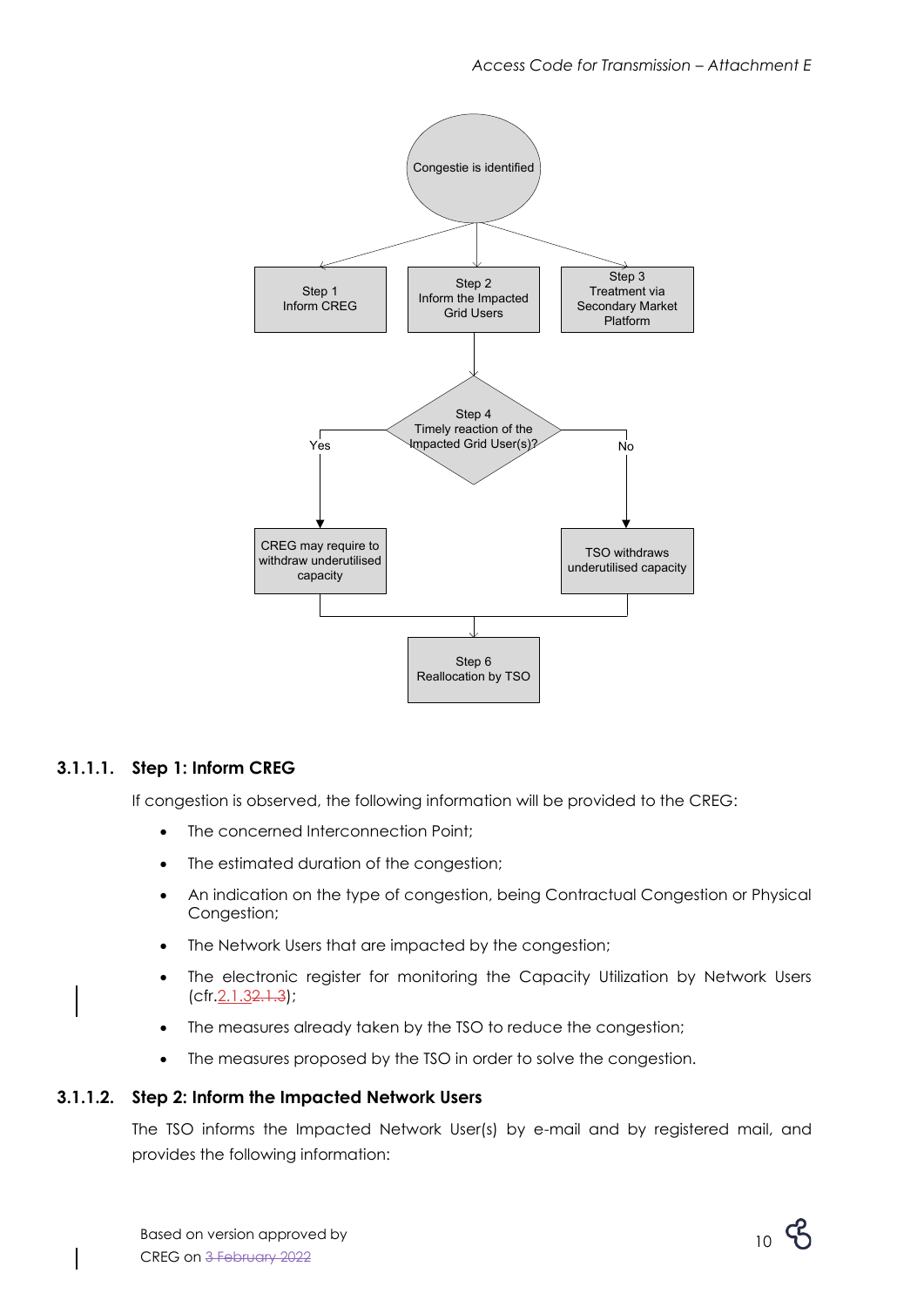- The concerned Interconnection Point;
- The estimated duration of the congestion;
- An indication on the type of congestion, being contractual or physical<sup>6</sup>;
- The measures already taken by the TSO to reduce congestion;
- On an aggregated basis, the requested quantity of Firm or Backhaul Transmission Services that cannot be allocated and the duration for which these Transmission Services cannot be allocated.

The above mentioned information is also published on the website of the TSO, hence making the congestion situation and its estimated impact publically known.

In addition to the above mentioned information, the TSO also asks the Impacted Network User(s) to demonstrate in writing within the timing as set out in the Code of Conduct, the effective intended use of its Transmission Services and why the Transmission Services were underutilized in the past.

#### **3.1.1.3. Step 3: Treatment via Secondary Market Platform**

In accordance with article 20 §5 of the Code of Conduct, from the moment the TSO has informed the Impacted Network User(s) of the observed congestion and as soon as the information is published on the website of the TSO, the Network Users are bound to trade anonymously their Transmission Services via the Secondary Market Platform (i.e. trading over the counter is no longer allowed).

#### **3.1.1.4. Step 4: Response of Impacted Network User(s)**

<span id="page-11-0"></span>Following article 15 §1 of the Code of Conduct; within the timeframe of 10 Business Days as from the receipt of the request from the TSO, each Impacted Network User must demonstrate in writing to the TSO and to the CREG its intended use of the concerned Transmission Services. The Impacted Network User can demonstrate this on the basis of historical data concerning the utilization of the allocated Transmission Services, its activities on the Secondary Market and in any case on the basis of its delivery contracts. The TSO provides the CREG with a copy of the received information from the Network User(s).

#### **3.1.1.5. Step 5: Withdrawal systematically underutilised capacity**

Based on the electronic register referred to in section [2.1.32.1.3](#page-4-0) and the information received as an application of section 3.1.1.43.1.1.44, the CREG evaluates as to whether subscribed capacity remains systematically underutilised.

In consequence of Annex 1 of Regulation (EG) No 715/2009, the contracted capacity is considered to be systematically underutilised in particular if the Network User uses less than on average 80 % of its contracted capacity both from 1 April until 30 September and from



<sup>6</sup> Contractual and physical congestion are definitions set by the Regulation (EC) No 715/2009 of the European Parliament and of the Council of 13 July 2009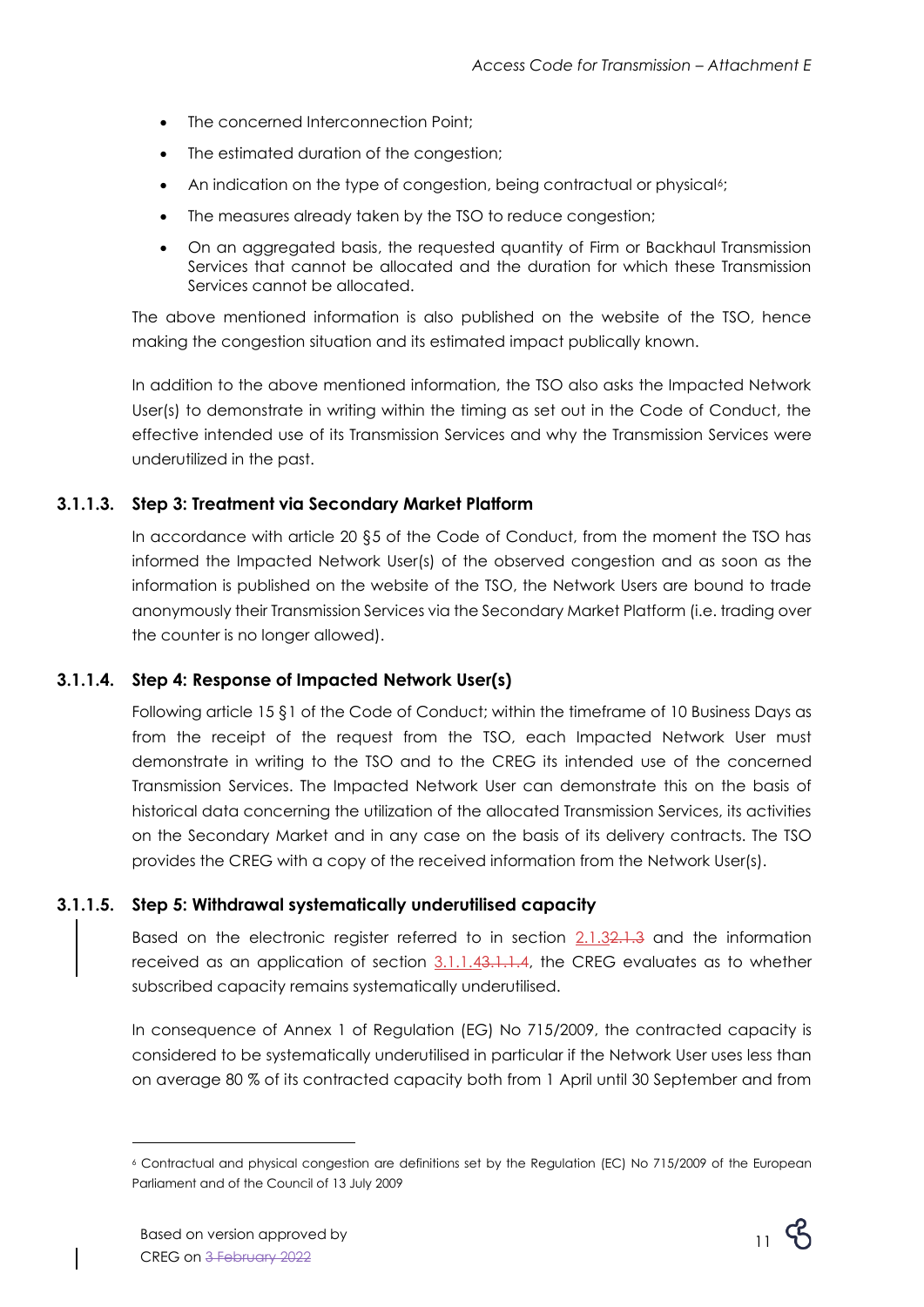1 October until 31 March with an effective contract duration of more than one year for which no proper justification could be provided.

Based upon the assessment, CREG may, in case of Contractual Congestion, require TSO to partially or fully withdraw systematically underutilised contracted capacity on an Interconnection Point by a Network User where that Network User has not sold or offered under reasonable conditions its unused capacity through the Secondary Market as described in Attachment B of this Access Code for Transmission.

In case the TSO did not receive any answer from the Impacted Network User within the term as specified in 4.1.2.4, the TSO partially or fully withdraws systematically underutilised contracted capacity on an Interconnection Point by a Network User where that Network User has not sold or offered under reasonable conditions its unused capacity through the Secondary Market as described in Attachment B of this Access Code for Transmission .

In case of Contractual Congestion and in order to avoid abuse (i.e. in case the CREG identifies that Transmission Services remain unused) the price of the concerned Transmission Services exchanged on the Secondary Market Platform is capped up to the Regulated Tariffs.

The concerned Network Users are informed by CREG about such a release and all Network Users are informed about the cap on the price of the Transmission Services made available on the Secondary Market Platform. Network Users may impeach such decisions by the CREG by applying the procedures as described in the Gas Act.

### **3.1.1.6. Step 6: Reallocation by TSO**

As an application of point 2.2.1.3 of Annex I to Regulation (EC) No 715/2009, the withdrawn capacities are offered by the TSO through the regulated allocation process, i.e. on the primary market.

In accordance with article 15 of the Code of Conduct, in the absence of written answer by the concerned Network User within the term as stated in article [3.1.1.43.1.1.4](#page-11-0) the TSO shall offer the withdrawn capacity for a period of at least 2 months.

The Network User keeps its rights and obligations as defined in the capacity contract to the extent the capacity has not been withdrawn. The withdrawal of capacity has some consequences for the Network User, as defined in point 2.2.5.3 of Annex I of Regulation (EC) No 715/2009, i.e.:

- The Network User fully or partially loses its contracted capacity during a defined period or during the remaining period of the contractual term;
- The Network User keeps its rights and obligations as defined in the capacity contract until the withdrawn capacity is reallocated by the TSO and to the extent the capacity has not been reallocated.

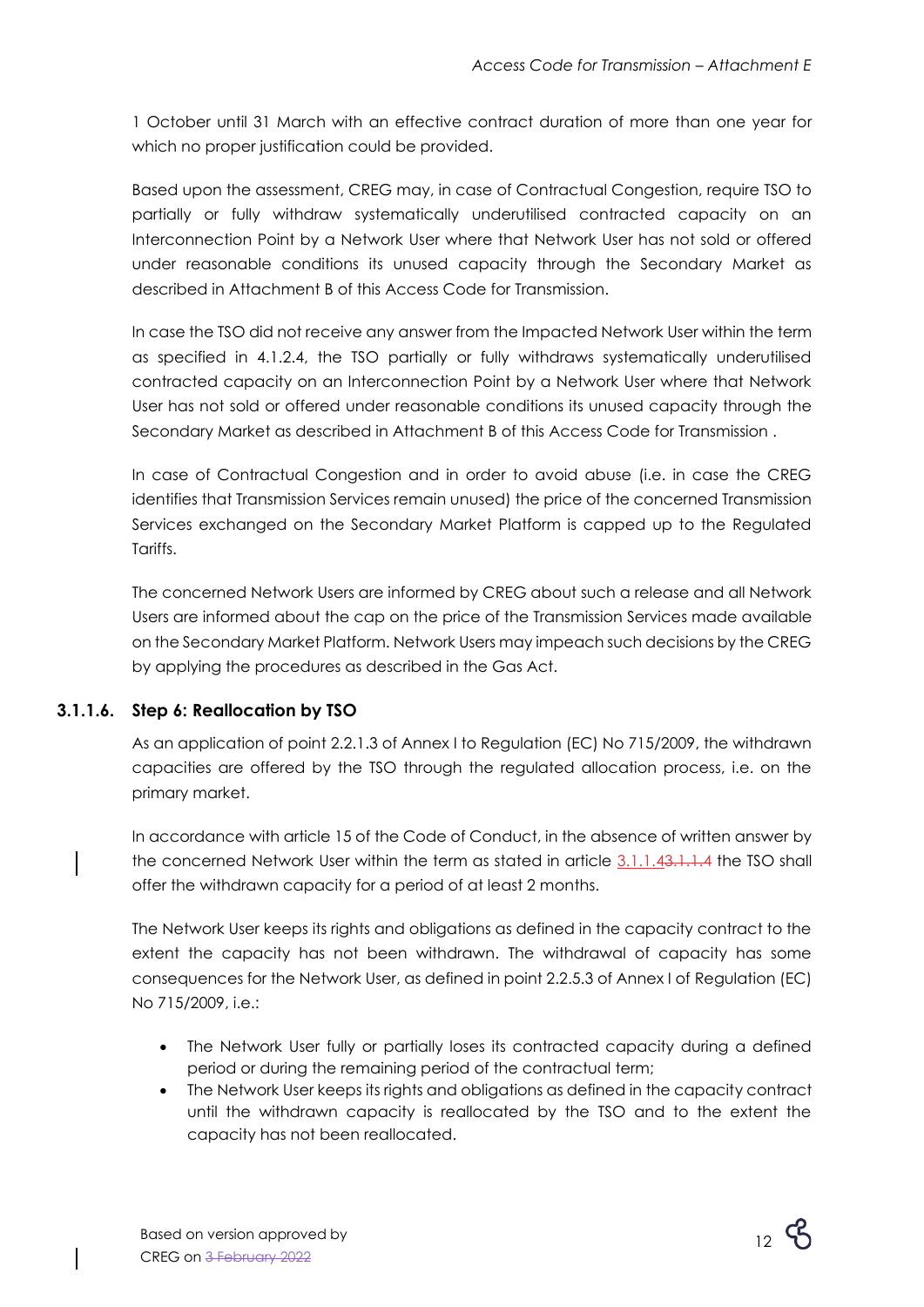The Network User whose withdrawn capacity is reallocated by the TSO keeps the obligation to pay to the TSO the Monthly Capacity Fee of the reallocated capacity. The Network User is credited by the TSO for the reallocated capacity at the Regulated Tariff, while deducting an administrative fee as meant for in Attachment A of this Access Code for Transmission.

#### **3.1.1.7. Modification of the Service Allocation Rule for Capacity Services**

In the event of a sustained congestion, the TSO proposes an adaptation of the relevant Service Allocation Rule to the CREG, through an amendment of Attachment B of the Access Code for Transmission, in accordance with the procedures set forth in the Code of Conduct.

### <span id="page-13-0"></span>**3.1.2. Capacity increase through oversubscription and buy-back scheme**

#### **3.1.2.1. Capacity increase through oversubscription**

In order to solve Contractual Congestion TSO can create additional Firm Transmission Services on top of the technical capacity in accordance with the provisions as specified in point 2.2.2 of Annex I of Regulation (EC) No 715/2009 and with the distribution key of the costs and incomes of the oversubscription and buy-back between the TSO and the Network Users. The TSO informs CREG about the quantity of additional capacity.

#### **3.1.2.2. Buy-back scheme**

<span id="page-13-1"></span>Where necessary to maintain system integrity, TSO applies a market-based buy-back scheme in which Network Users can offer Firm Transmission Services. The application of the buy-back procedure is without prejudice to the applicable emergency measures.

When the aggregate Nominations of Network Users exceed, or are predicted to exceed, the physical capability of the Transportation System,<del>TSO cannot accept the nominations of</del> the Network Users, then the TSO determines the quantity of capacity to be bought back and initiates the following Buy-Back procedure:

- TSO informs Network User(s) who are holding Firm Transmission Services (*MTSRd,f*) on that Interconnection Point $(s)$  that buy-back is required and informs the Network User(s) about the quantity, direction, period of Transmission Services sought by sending a "Notification of Buy-Back" using the appropriate Form as published on the Fluxys Belgium website and this with a minimum Buy-Back Lead time of next full hour  $+4;$
- Once a Buy-Back procedure is initiated, upward re-nominations on the involved Interconnection Point(s) is no longer allowed.
- the Network Users are invited to enter Capacity Buy-Back Offers (*MTSRh,f,BB,o*) using the appropriate Form as published on the Fluxys Belgium website by offering to sell Firm Transmission Services (*MTSRd,f*) back to the TSO specifying the price and the quantity before the Buy-Back Closure Time (*BBCT*), the Capacity offered has to be used to be able to be taken into account;
- TSO classifies the Capacity Buy-Back Offers (*MTSR<sub>h,f,BB,o*) received at the Buy-Back</sub> Closure Time (*BBCT*) from the lowest to the highest bid price limited to a Maximum Capacity Buy-Back Price (*MBBP*);

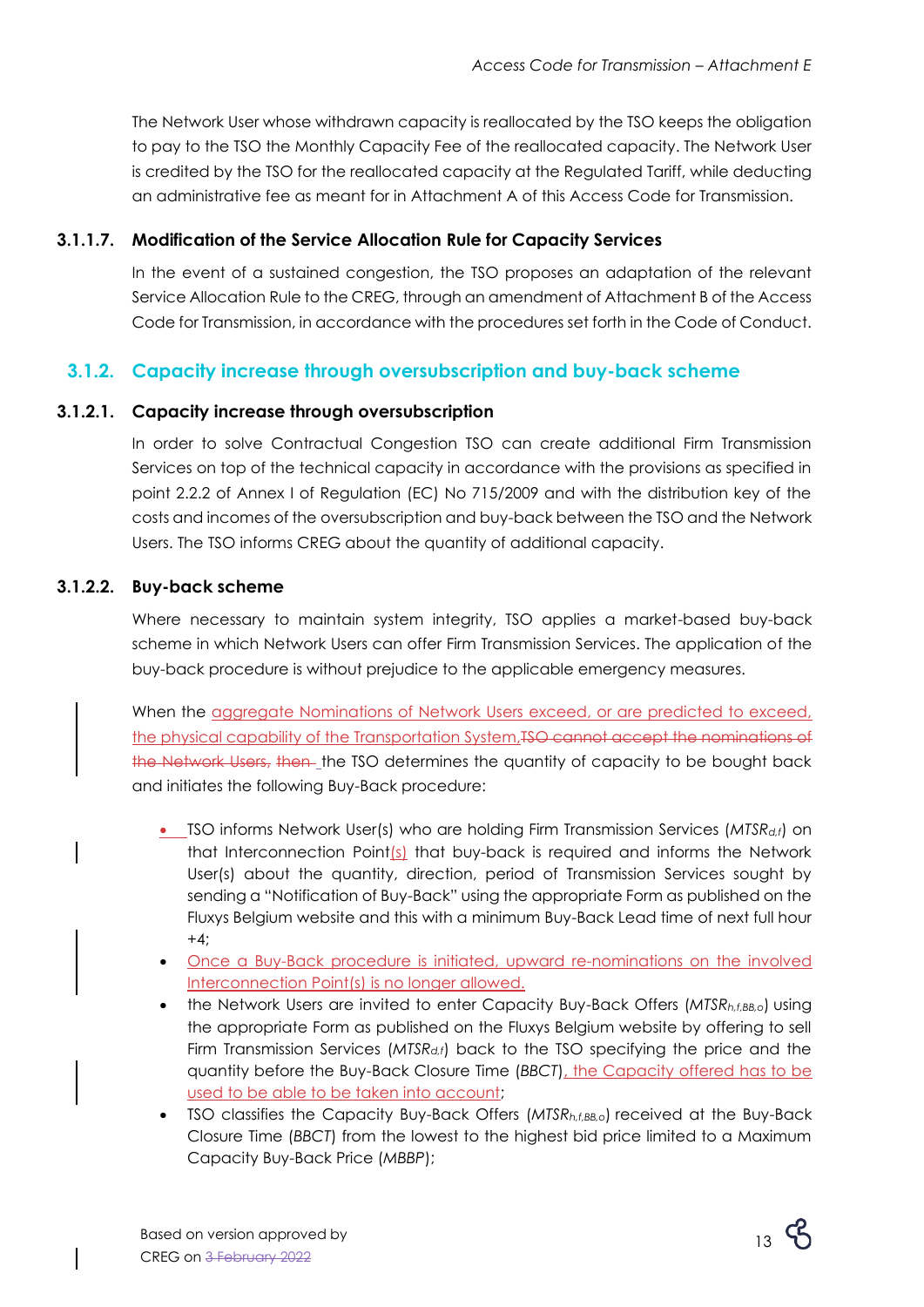- TSO informs Network Users of the decision of the TSO of the Capacity Buy-Back; this Capacity Buy-Back Offer can be fully or partially accepted or entirely rejected, using the appropriate Form as published on the Fluxys Belgium website;
- If a Capacity Buy-Back Offer is accepted, the Network User shall submit a Renomination so that his allocations are reduced with at least the same amount as has been bought back via the Capacity Buy-Back mechanism.
- Network User will be credited for the Transmission Services bought back through the Buy-Back Procedure as described in Attachment A of the Access Code for Transmission;
- In case insufficient Capacity Buy-Back Offers could be fully or partially accepted, a Constraint can be applied by the TSO curtailing pro rata all remaining Capacities.
- In case the Buy-Back mechanism cannot be organised, the TSO can in order to safeguard the system integrity revise the hourly Confirmed Quantities on the Interconnection Point('s) by applying a Constraint on the Interconnection Point('s) in accordance with Annex C1... This Constraint shall be applied in priority to the Transmission Services with a duration of one day which are subscribed the day before.

# <span id="page-14-0"></span>**3.2. Congestion Management Procedures at End User Domestic Points and Installation Points**

## **3.2.1. Long-term use-it-or-lose-it mechanism**

<span id="page-14-1"></span>The following process outlines the steps taken in case congestion is observed.

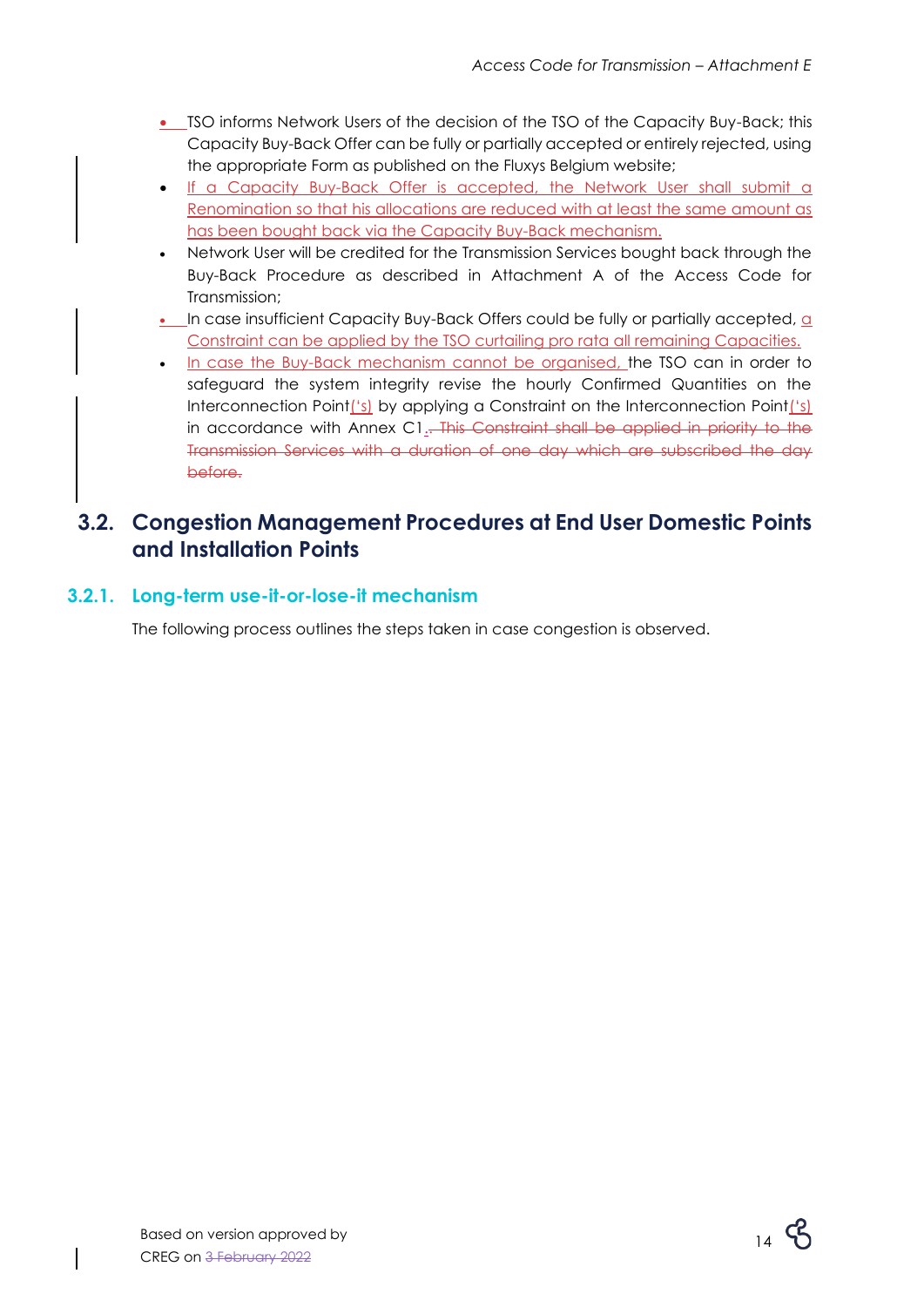

#### **3.2.1.1. Step 1: Inform CREG**

If congestion is observed, the following information will be provided to the CREG:

- The concerned End User Domestic Point or Installation Points;
- The estimated duration of the congestion;
- An indication on the type of congestion, being contractual or physical?;
- The Network Users that are impacted by the congestion;
- The electronic register for monitoring the Capacity Utilization by Network Users  $(cfr.2.1.32.1.3)$  $(cfr.2.1.32.1.3)$ ;
- The measures already taken by the TSO to reduce the congestion;
- The measures proposed by the TSO in order to solve the congestion.



<sup>7</sup> Contractual and physical congestion are definitions set by the Regulation (EC) No 715/2009 of the European Parliament and of the Council of 13 July 2009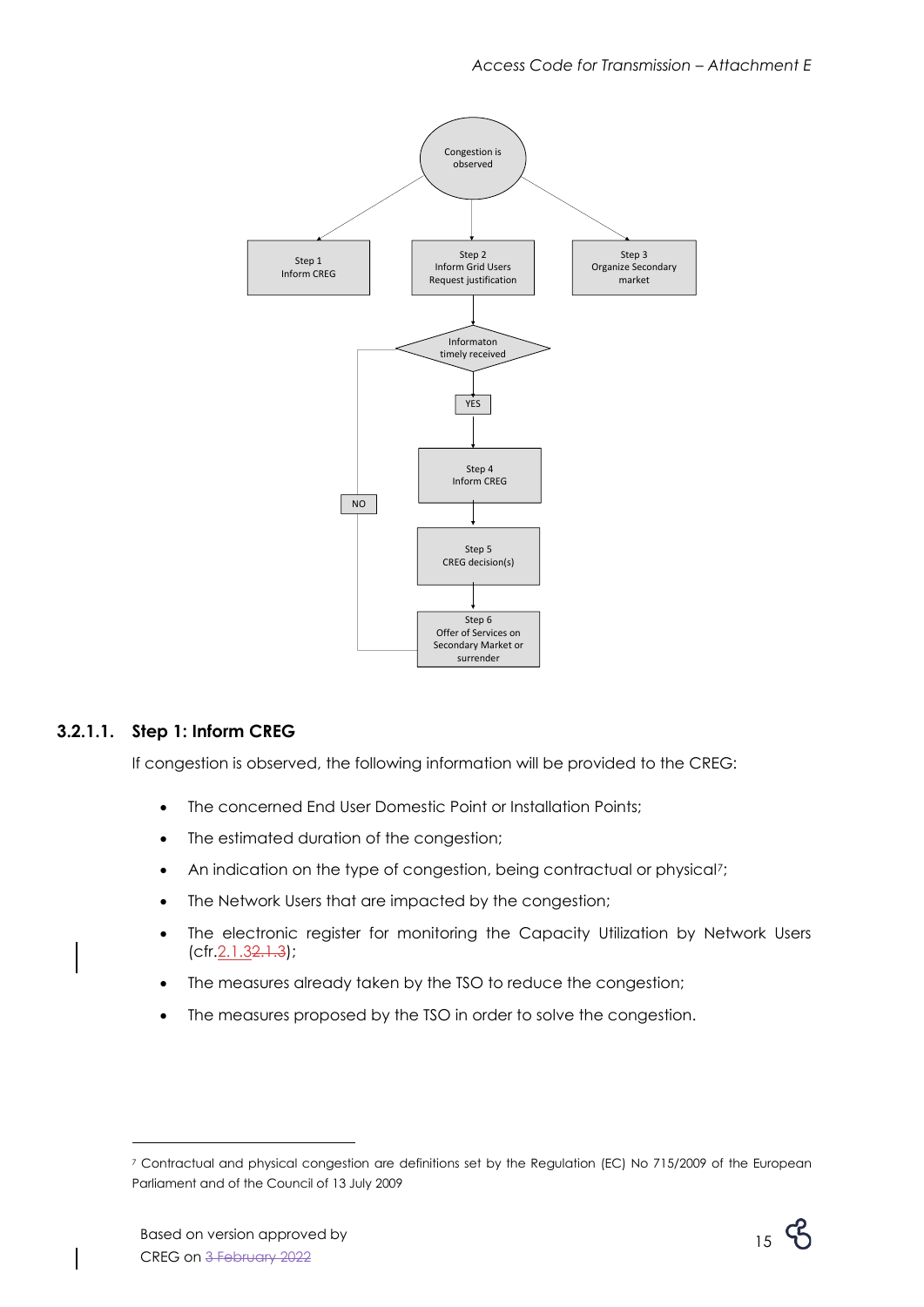#### **3.2.1.2. Step 2: Inform the Impacted Network Users**

The TSO informs the Impacted Network User(s) by e-mail and by registered mail, and provides the following information:

- The concerned End User Domestic Point or Installation Points;
- The estimated duration of the congestion;
- An indication on the type of congestion, being contractual or physical<sup>8</sup>;
- The measures already taken by the TSO to reduce congestion;
- On an aggregated basis, the requested quantity of Firm or Backhaul Transmission Services that cannot be allocated and the duration for which these Transmission Services cannot be allocated.

The above mentioned information is also published on the website of the TSO, hence making the congestion situation and its estimated impact publically known.

In addition to the above mentioned information, the TSO also asks the Impacted Network User(s) to demonstrate in writing within the timing as set out in the Code of Conduct, the effective intended use of its Transmission Services.

#### **3.2.1.3. Step 3: Organize Secondary Market**

In accordance with article 20 §5 of the Code of Conduct, from the moment the TSO has informed the Impacted Network User(s) of the observed congestion and as soon as the information is published on the website of the TSO, the Network Users are bound to trade anonymously their Transmission Services via the Secondary Market Platform (i.e. trading over the counter is no longer allowed).

#### **3.2.1.4. Step 4: Response of Impacted Network User(s)**

Following article 15 §1 of the Code of Conduct; within the timeframe of 10 Business Days as from the receipt of the request from the TSO, each Impacted Network User must demonstrate in writing to the TSO and to the CREG its intended use of the concerned Transmission Services. The TSO provides the CREG with a copy of the received information from the Network User(s).

#### **3.2.1.5. Step 5: CREG decision**

The CREG evaluates the information received from the concerned Network Users as to whether the effective use of the Transmission Services is sufficient or insufficient. Based upon the assessment, the CREG decides whether the unused subscribed Transmission Services of the concerned Network Users are to be released to the market, either in part or in full, or not.



<sup>8</sup> Contractual and physical congestion are definitions set by the Regulation (EC) No 715/2009 of the European Parliament and of the Council of 13 July 2009